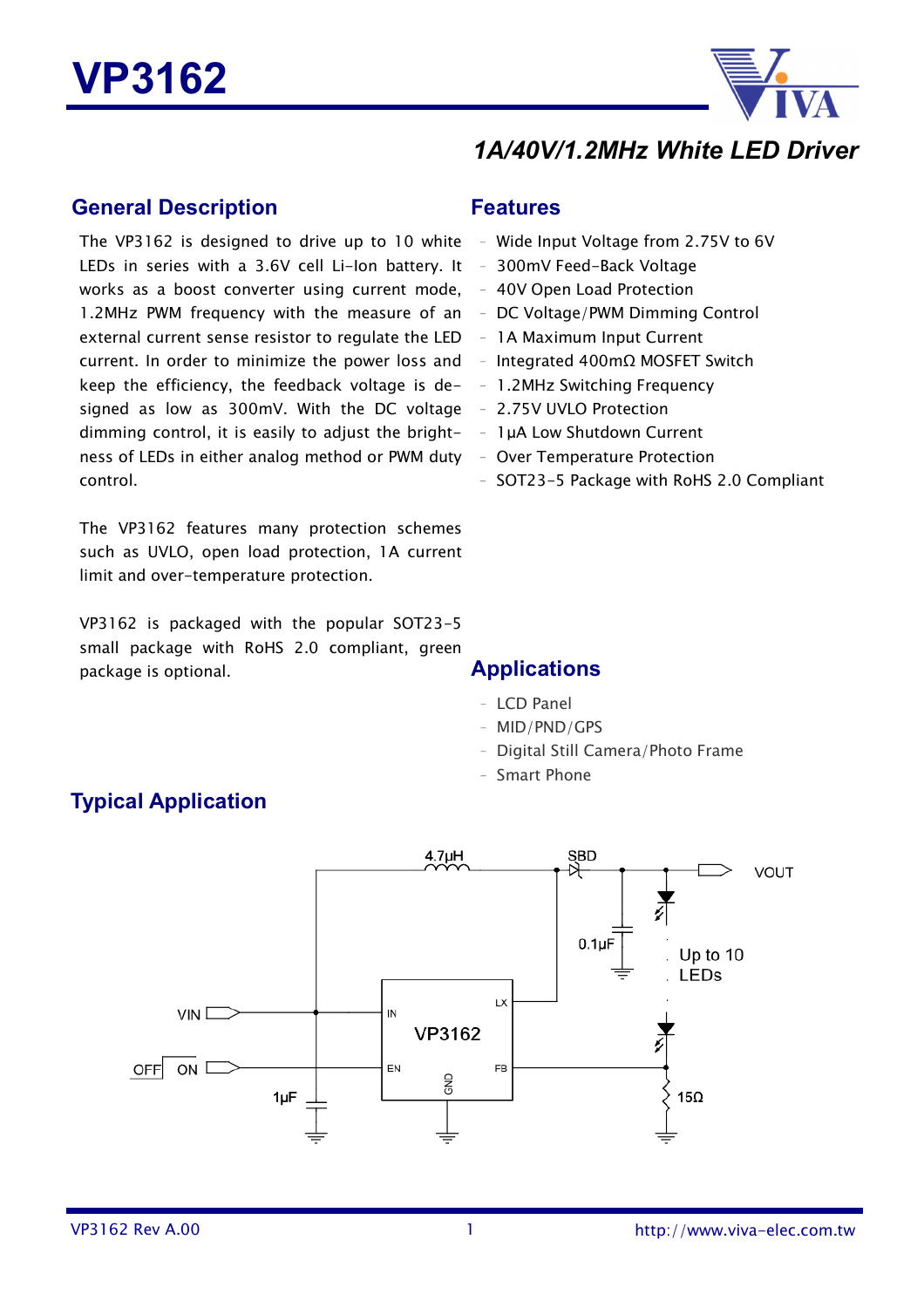

# **Functional Block Diagram**



### **Pin Assignments And Descriptions**



| Pin No. | Pin        | I/O/P        | <b>Function Description</b>                                                                                                                                                                |  |
|---------|------------|--------------|--------------------------------------------------------------------------------------------------------------------------------------------------------------------------------------------|--|
|         | LX.        | $\Omega$     | Switch Output. Connect this pin to the node between the inductor and<br>the schottky diode.                                                                                                |  |
| 2       | <b>GND</b> | P            | Power Ground.                                                                                                                                                                              |  |
| 3       | FB         | $\mathbf{I}$ | Feedback Input. FB monitors the feedback voltage to regulate the LED<br>current. Connect a current sense resistor from the bottom<br>of the LED string to ground to configure LED current. |  |
| 4       | EN         |              | Chip Enable. Pull EN high to enable the regulator, pull it low to turn it<br>$\vert$ off. Pull up with a 100k $\Omega$ resistor to start it up automatically.                              |  |
| 5       | IN         | P            | Power Input. Drive IN pin with a 2.75V to 6V power source to activate<br>the LED driver.                                                                                                   |  |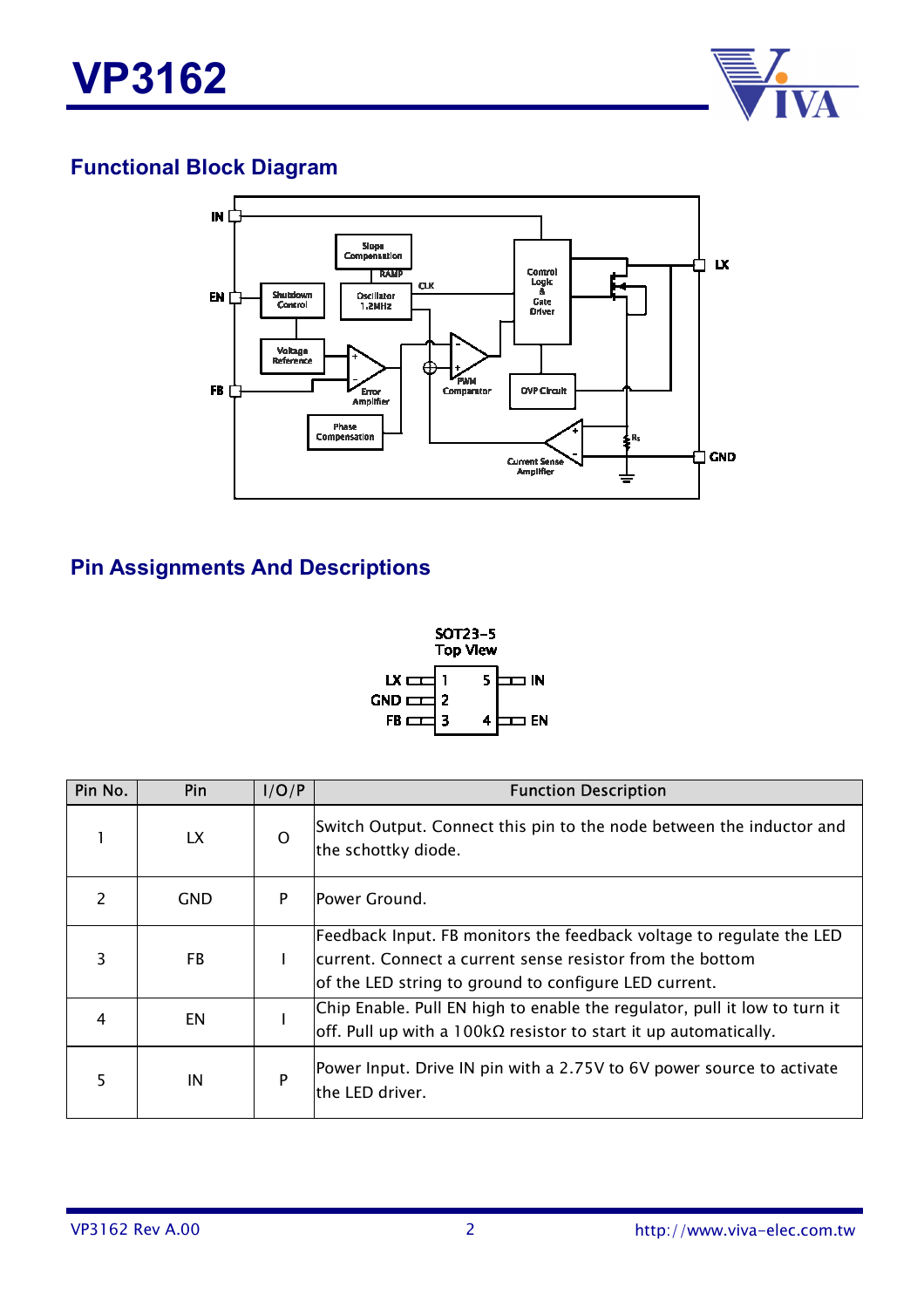

# **Absolutely Maximum Ratings**

| Over operating free-air temperature range, unless otherwise specified (* 1) |  |
|-----------------------------------------------------------------------------|--|
|-----------------------------------------------------------------------------|--|

| Symbol                  | <b>Parameter</b>                      | Limit           | Unit              |
|-------------------------|---------------------------------------|-----------------|-------------------|
| $V_{\text{IN}}$         | Supply voltage range                  | $-0.3$ to 6.5   | v                 |
| $V_{LX}$                | Switch voltage range                  | $-0.3$ to 42    | V                 |
| $V_{IN}(EN, FB)$        | Low voltage input range               | $-0.3$ to 6.5   | v                 |
|                         | Operating junction temperature range  | $-40$ to $+160$ | $\circ$ C         |
| $T_{\text{STG}}$        | Storage temperature range             | $-65$ to 150    | оC                |
| Electrostatic discharge | Human body model                      | $\pm 2$         | kV                |
| Electrostatic discharge | Machine model                         | ±200            | v                 |
| $\theta_{\text{JC}}$    | Thermal Resistance (Junction to Case) | 110             | $\rm ^{\circ}C/W$ |
| $\theta_{JA}$           | Thermal Resistance (Junction to Air)  | 220             | $\circ$ C/W       |

( \*1): Stress beyond those listed at "absolute maximum rating" table may cause permanent damage to the device. These are stress rating ONLY. For functional operation are strongly recommend follow up "recommended operation conditions" table.

### **Recommended Operating Conditions**

| Symbol | Parameter                            | Specification | Unit       |  |  |
|--------|--------------------------------------|---------------|------------|--|--|
|        |                                      | Min           | <b>Max</b> |  |  |
| Vın    | Supply voltage                       | 2.75          |            |  |  |
| ΙA     | Operating free-air temperature range | $-40$         | 85         |  |  |
|        | Operating Junction range             | $-40$         | 25         |  |  |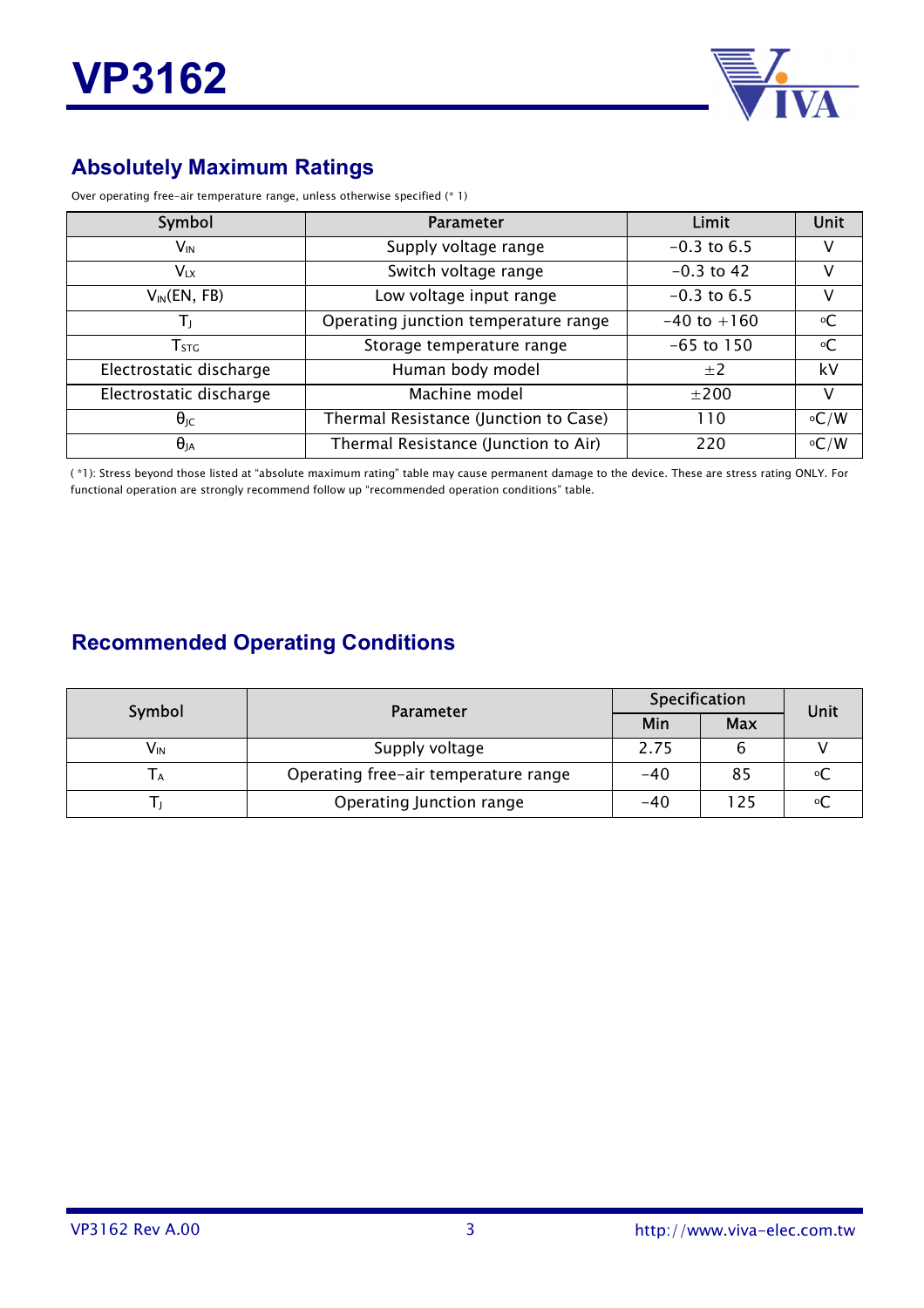

### **Electrical Characteristics**

 $T_A = 25$ °C,  $V_{IN} = 3.6V$ , unless otherwise noted

| Symbol           | <b>Parameter</b>                             | <b>Test Condition</b>              | Specification |      |     | <b>Unit</b> |
|------------------|----------------------------------------------|------------------------------------|---------------|------|-----|-------------|
|                  |                                              |                                    | Min           | Typ  | Max |             |
| <sub>sp</sub>    | Shutdown supply current                      | $V_{EN} = 0V$                      |               |      | 5   | μA          |
| $I_{\mathsf{Q}}$ | Quiescent current                            | $V_{EN} = 3.6V$ , $V_{FB} = 0.15V$ |               | 0.9  | 2   | mA          |
| VUVLO            | Under voltage lockout                        |                                    |               | 2.65 |     | V           |
| <b>VUVLOHYS</b>  | <b>UVLO</b> hystersis                        |                                    |               | 100  |     | mV          |
| $V_{FB}$         | Feedback voltage                             | $V_{EN} = 2V$                      | 270           | 300  | 330 | mV          |
| $I_{FB}$         | Feedback bias current                        | $V_{FB} = 0.1 V$                   |               | 0.05 | 1   | μA          |
| $R_{DS(ON)}$     | Internal switch $R_{DS(ON)}$ <sup>(*1)</sup> |                                    |               | 0.4  |     | Ω           |
|                  | <b>Current limit</b>                         |                                    |               |      |     | A           |
| <b>Vovp</b>      | Load open protection threshold               | V <sub>ovp</sub> rising            |               | 42   |     | V           |
| $f_{\rm osc}$    | Oscillation frequency                        |                                    | 1             | 1.2  | 1.4 | <b>MHz</b>  |
| $D_{MAX}$        | Maximum duty cycle                           | $V_{FB} = 0V$                      |               | 90   |     | %           |
|                  | Chip enable threshold                        | V <sub>EN</sub> rising             |               |      |     | V           |
|                  | Chip shutdown threshold                      | V <sub>EN</sub> falling            |               | 0.4  |     | $\vee$      |
|                  | Thermal shutdown threshold <sup>(*1)</sup>   |                                    |               | 160  |     | ۰C          |
|                  | Thermal shutdown hysteresis <sup>(*1)</sup>  |                                    |               | 20   |     | ۰C          |

(\*1) Design Center Value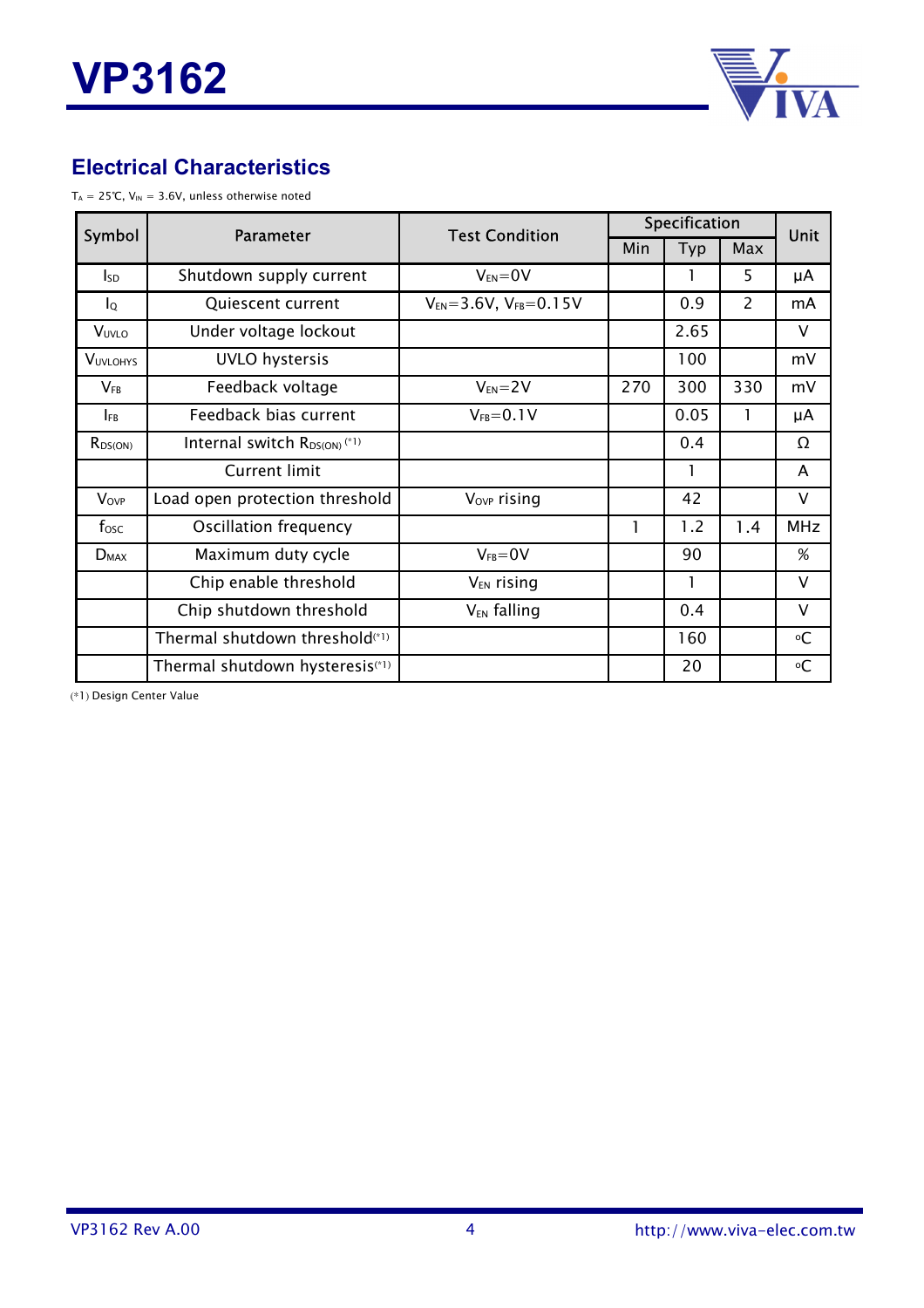

### **Functional Descriptions**

The VP3162 is a compact high-efficiency boost converter with integrated switch specifically designed to drive up to 10 WLEDs in series. Series connection of the LEDs provides identical LED current resulting in uniform brightness. Fixed 1.2MHz operation allows possible smallest output ripple and external component size. With high conversion efficiency and small package, the VP3162 is ideally suitable for portable devices where PCB area is especially concerned.

Soft Start

The VP3162 limits the inrush current at start-up by increasing the current limit. This prevents unwanted shutdown otherwise may be triggered by voltage drop due to large inrush current.

#### Under Voltage Lock-Out Protection

Once the  $V_{IN}$  becomes too low, the internal gate driver may not work well. The VP3162 internal circuit will remain disabled until  $V_{IN}$  exceeds the input UVLO threshold voltage. This function assures the boost converter works properly and protects the internal gate driver away from entering any unexpected state.

### Open LED Protection

During each switching cycle, the VP3162 monitors the voltage at the LX pin. Once the LX voltage exceeds the OVP threshold voltage, the converter will turn off the switch and enter shutdown mode. Toggling EN pin from logic low to logic high will resume the fault state.

### LED Current Setting

The LED current is constant and can be adjusted

by setting the external current sense resistor in series with the LED string. It can be calculated by the following formula:

$$
I_{LED} = \frac{V_{REF}}{R_{SET}}
$$

where  $I_{LED}$  is the output current of LEDs,  $V_{FB}$  is the feedback reference voltage,  $R_{\text{ISET}}$  is the current sense resistor. Hence the offset of LED output current depends on the accuracy of  $V_{REF}$  and  $R_{IST}$ .



Figure 1. Setting LED current

### Chip Enable

Pull the EN pin higher than 1V to enable the device and initiate its soft start cycle. Pulling the EN pin lower than 0.4V disables the device and reduces it shutdown current to less than 1µA typically. Never let the EN pin floating as it will result the driver in unknown state.

### Dimming Control

#### 1. PWM Dimming:



Figure 2. PWM dimming control The simplest way to perform LED brightness control is to connect an external PWM waveform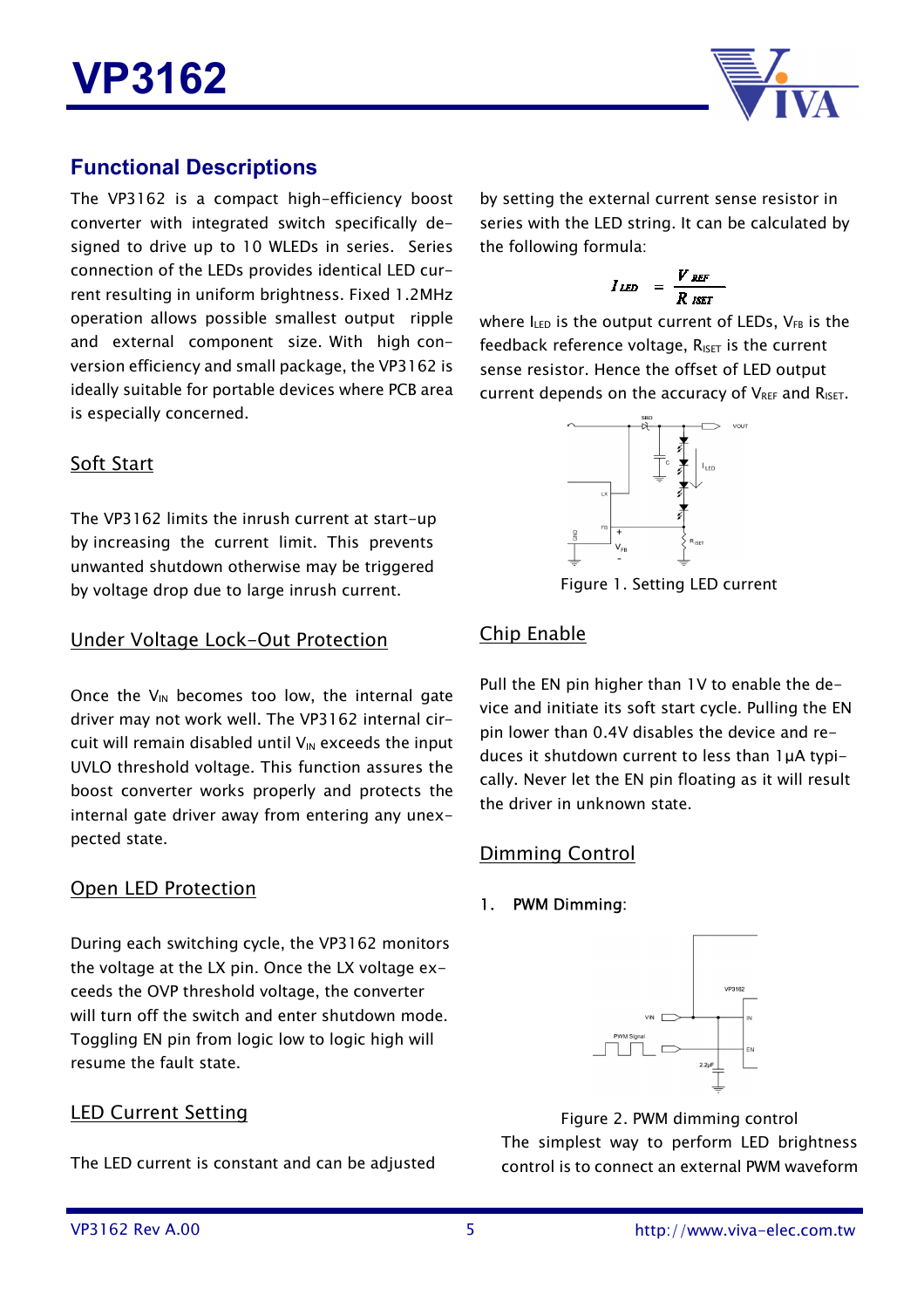



### **Functional Descriptions (cont.)**

at EN pin. During 0% duty of PWM waveform the VP3162 will be turned off and it will be turned on when the duty of PWM waveform is back to 100%. Since the brightness of LED is proportionally to its driving current and the average LED current is proportionally with the PWM duty cycle, the LED brightness can be controlled easily.

 Figure 2 shows the circuit of PWM dimming to control the brightness of LEDs. The appropriate PWM frequency range is about 100Hz~50kHz.

#### 2. Analog Dimming:



Figure 3. Dimming with a DC voltage

Figure 3 shows the circuit of analog dimming control with a external DC voltage. As the  $V_{\text{DIM}}$ increases, the voltage drop on  $R_2$  increases and the LED current decreases. One thing very important is the dimming current must be much larger than the FB bias current and much smaller than the LED current. In this configuration, the LED current can be calculated as:

$$
I_{LED} = \frac{V_{FB} \times (R_1 + R_2) - V_{DIM} \times R_2}{R_1 \times R_{SET}}
$$

The  $V_{DM}$  shall be larger than  $V_{FB}$ , or the inverse case will happen and the brightness of LEDs will increase.

The analog dimming circuit network can be described by different resistor value by the following equation:

$$
R_1 = \frac{(V_{DMI} - MLV - VFB) \times R_2}{V_{FB} \times (1 - \frac{ILED - DBMIED - MLV}{IED - UNDMMED})}
$$

$$
V_{DIM} = V_{FB} \times \frac{R_1}{R_2} \times (1 + \frac{R_2}{R_1} - \frac{ILED - DBMIED - MLV}{IED - DBMMED - MLV})
$$

where  $V_{DMMAX}$  is the upper bound of  $V_{DM}$ ,  $I_{LED$   $DIMMED$   $MIN$  is the minimal value of LED current when  $V_{DM}$  is equal to  $V_{DMM}$   $_{MAX}$ , ILED UNDIMMED is the maximum  $I_{LED}$  current when  $V_{DIM}$  is equal to  $V_{FB}$ .

#### 3. Filtered PWM Dimming from FB pin:



Figure 4. Dimming with filtered PWM waveform

Figure 4 shows the other way to control the LED brightness by varying PWM duty. The calaculation of LED current is:

$$
I_{LED} = \frac{V_{REF} - \frac{R_2 \times (V_{PWM} \times Duty - V_{FB})}{R + R1}}{R_{IVFT}}
$$

where Duty is the duty of the PWM waveform.

This configuration is recommended if the frequency of PWM controlling waveform is larger then 100kHz.

#### Over Temperature Protection

The excessive internal dissipation of thermal protection will damage VP3162. The junction over -temperature threshold is 160ºC. The output voltage resumes automatically when the temperature reduces more than the temperature hysteresis 20ºC.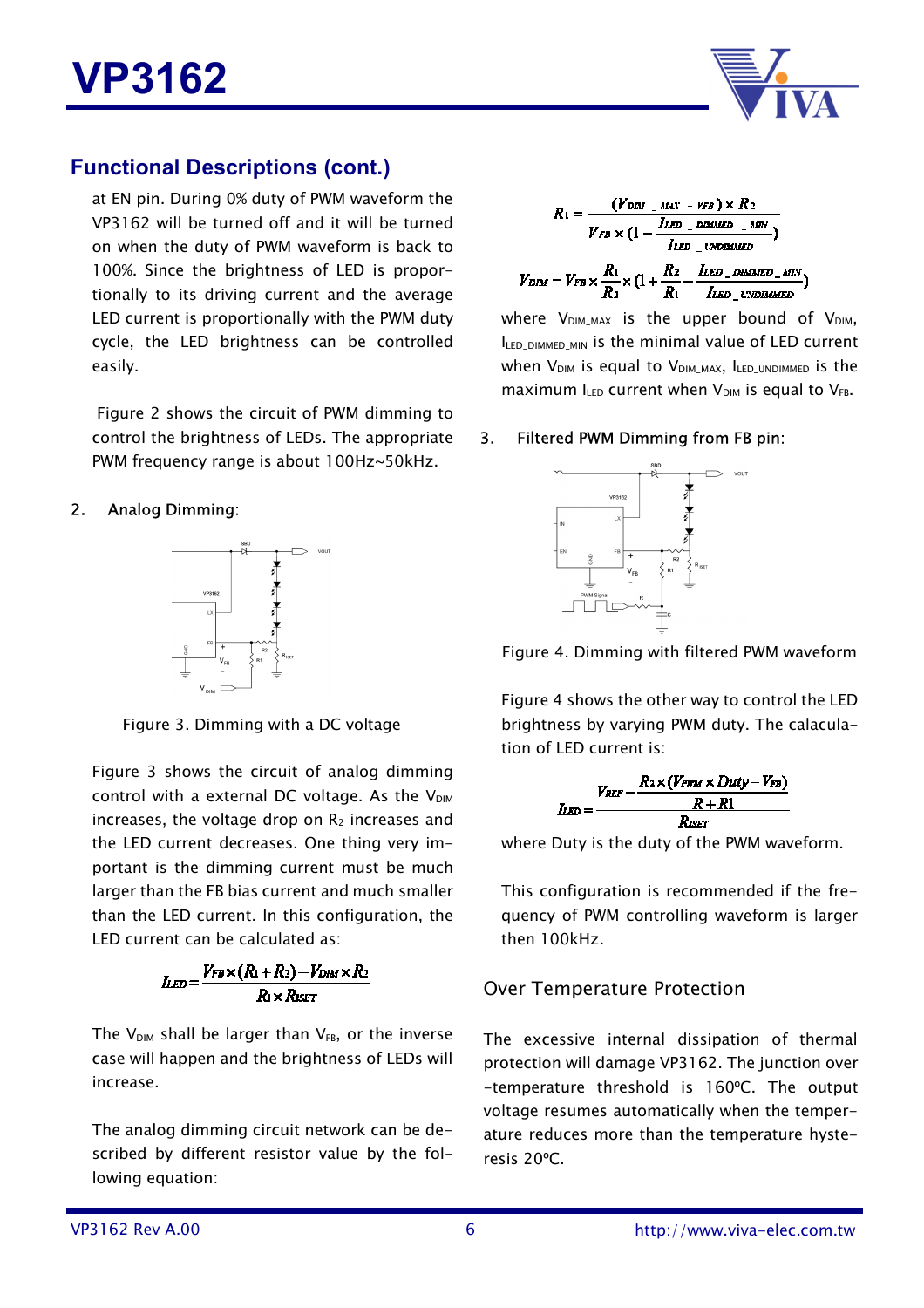

### **Application Information**

#### Components Selection

External component selection begins with inductor value selection based on the considerations of the output voltage, output current, and the maximum/minimum input voltages. Catch diode and input/output capacitors can be selected according to the inductor value L.

#### Inductor Selection

Inductor selection should consider the inductor value, rated current, DC resistance, size, core material and cost. The inductor value is selected based on the consideration of inductor ripple current. The recommended value of inductor for 10 WLEDs applications is from 3.3µH to 4.7µH. The inductor should have low core loss at 1.2MHz and lower DC resistance for better efficiency. The inductor saturation current rating should be considered to cover the inductor peak current.

#### Diode Selection

The catch diode should be capable of handling the output voltage and the peak switch current. Make sure that the diode peak current rating is at least ILX(PEAK) and that its breakdown voltage exceeds V<sub>OUT</sub>. Schottky diodes are recommended due to its low forward voltage and low reverse recovery current. The capability for handling power dissipation should be considered.

#### Layout Consideration

- 1. Input and output capacitors should be placed close to the IC and connected to ground plane to reduce noise coupling.
- 2. The GND should be connected to a strong ground plane for heat sinking and noise protection.
- 3. Keep the main current traces as possible as short and wide.
- 4. LX node of DC/DC converter is with high frequency voltage swing. It should be kept at a small area.
- 5. Place the feedback components as close as possible to the IC and keep away from the noisy devices.



Figure 5. VP3162 layout recommendation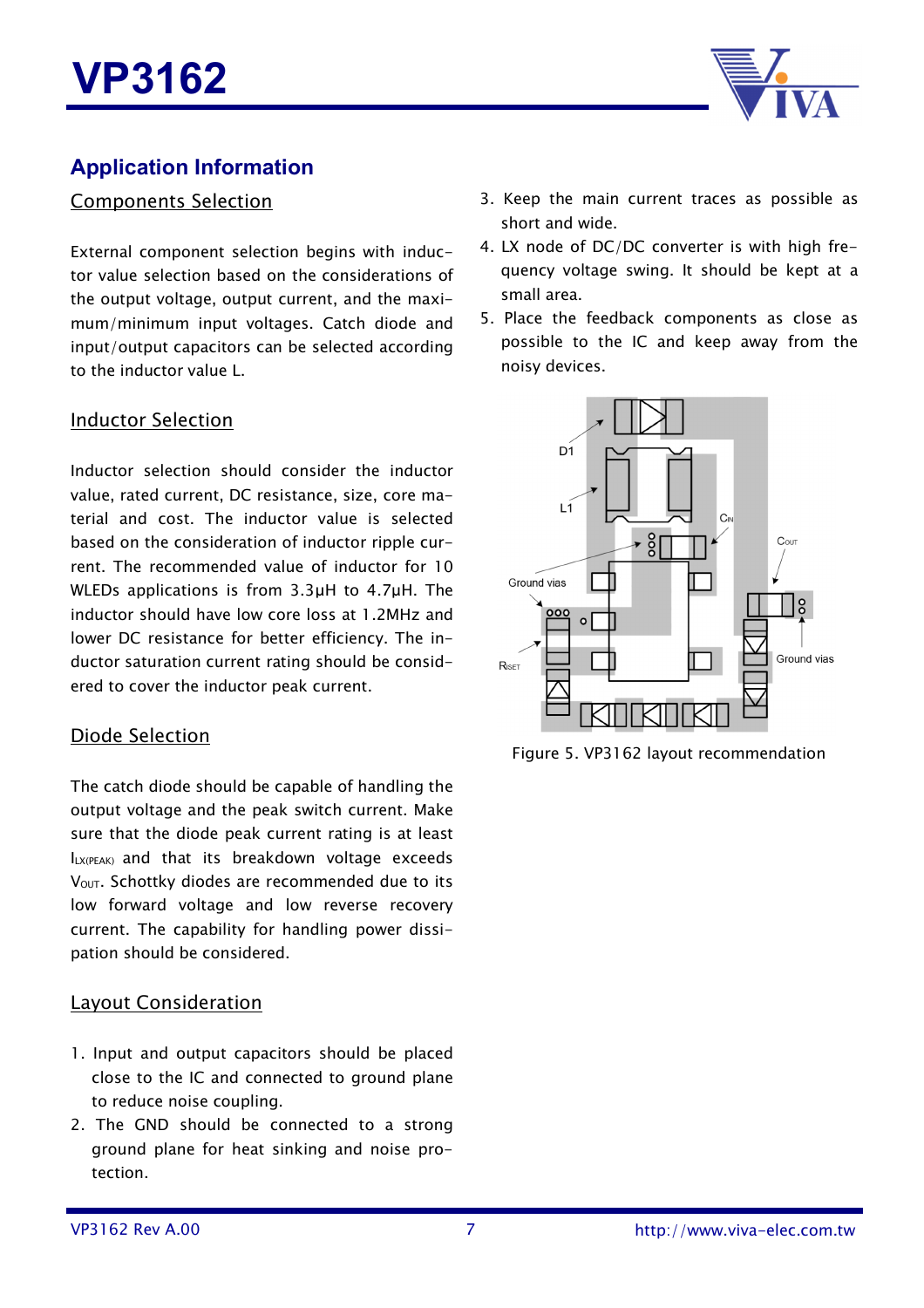

## **Typical Characteristics**

 $T_A = 25$ °C, V<sub>IN</sub> = 3.6V, unless otherwise noted











Quiescent Current vs. **Supply Voltage** 







VP3162 Rev A.00 8

http://www.viva-elec.com.tw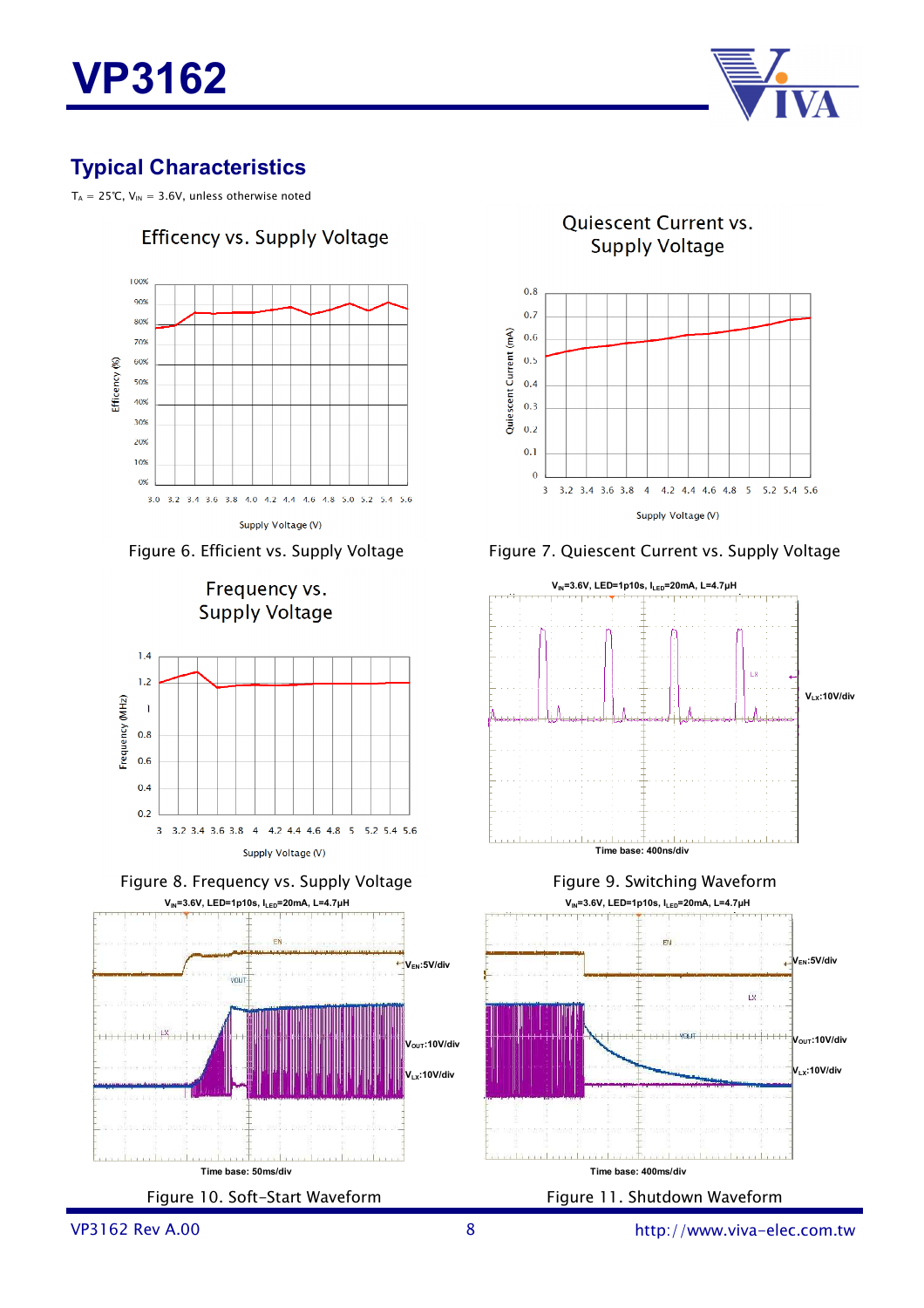

# **Typical Application Circuits**



Figure 12. Typical Application with Driving 1p10s WLEDs



Figure 13. Typical Application with Driving 2p8s WLEDs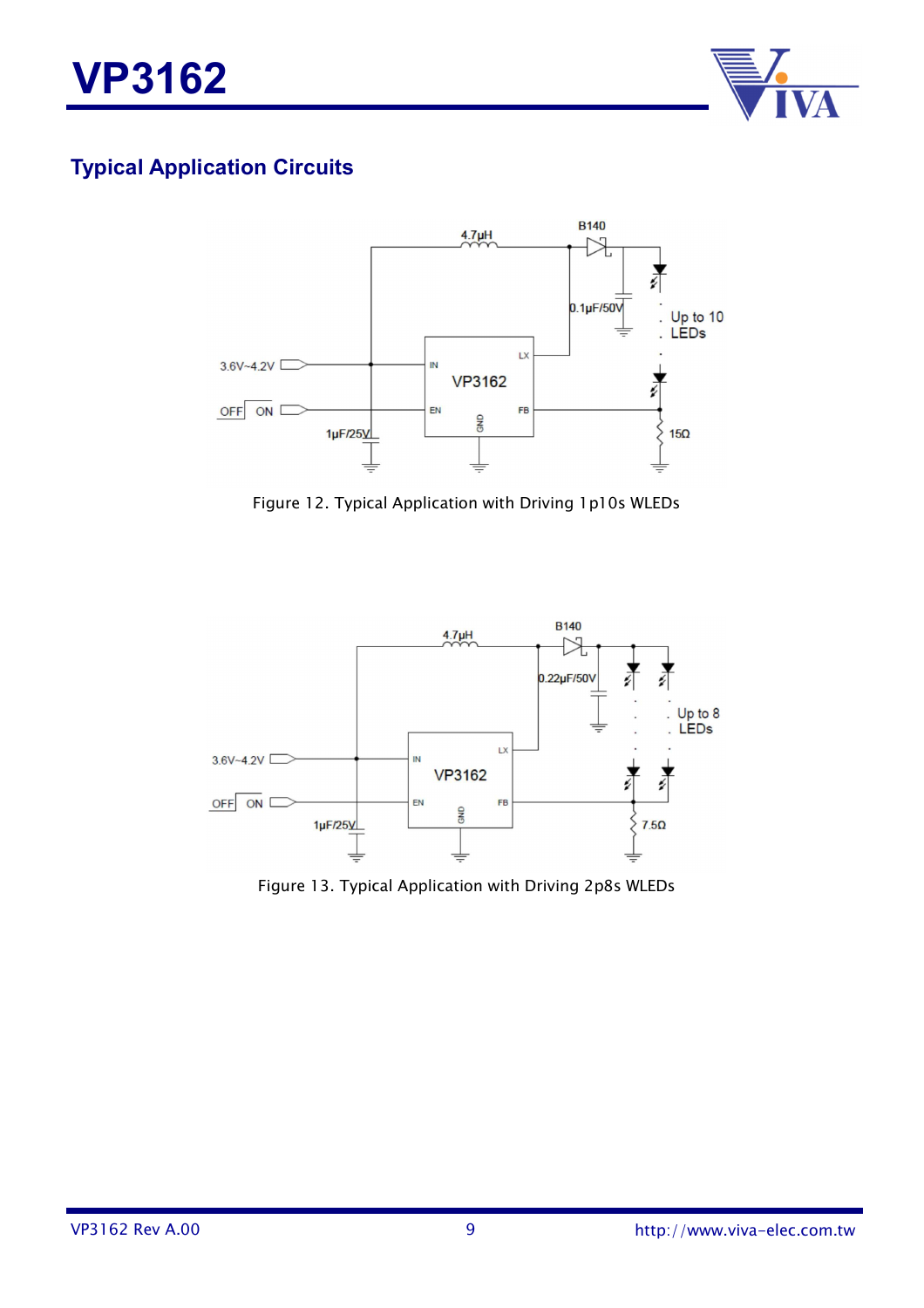



# **Package Information**

#### **SOT23-5**





#### Recommended Solder Pad Layout





#### Notes:

1.Package Outline Unit Description:

BSC: Basic. Represents theoretical exact dimension or dimension target.

MIN: Minimum dimension specified.

MAX: Maximum dimension specified.

REF: Reference. Represents dimension for reference use only. This value is not a device specification.

TYP: Typical. Provided as a general value. This value is not a device specification.

2.Dimensions in Millimeters.